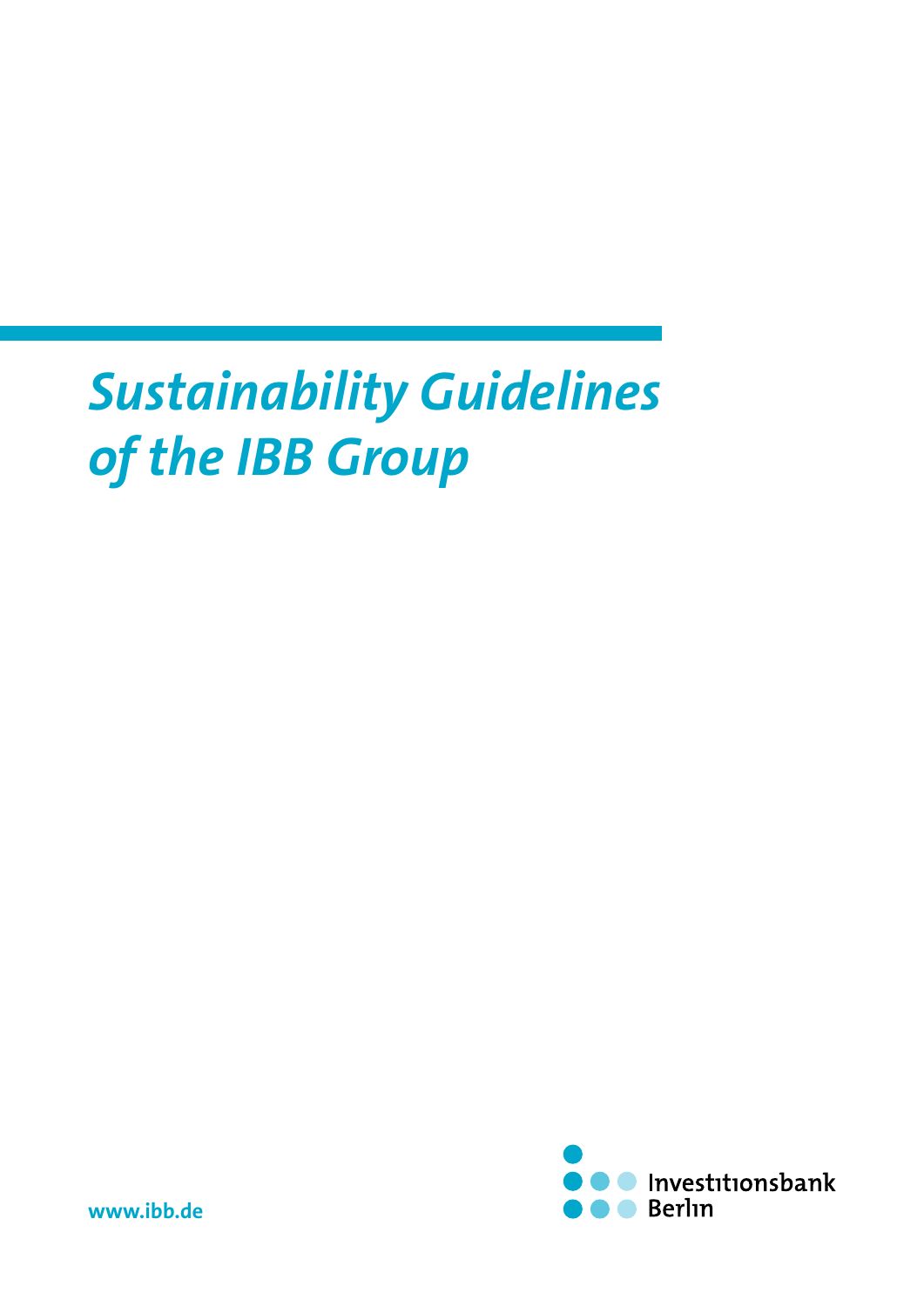# **Contents**

| 2. |  |
|----|--|
|    |  |
|    |  |
|    |  |
| 3. |  |
|    |  |
| 4. |  |
|    |  |
|    |  |
|    |  |
| 5. |  |
| 6. |  |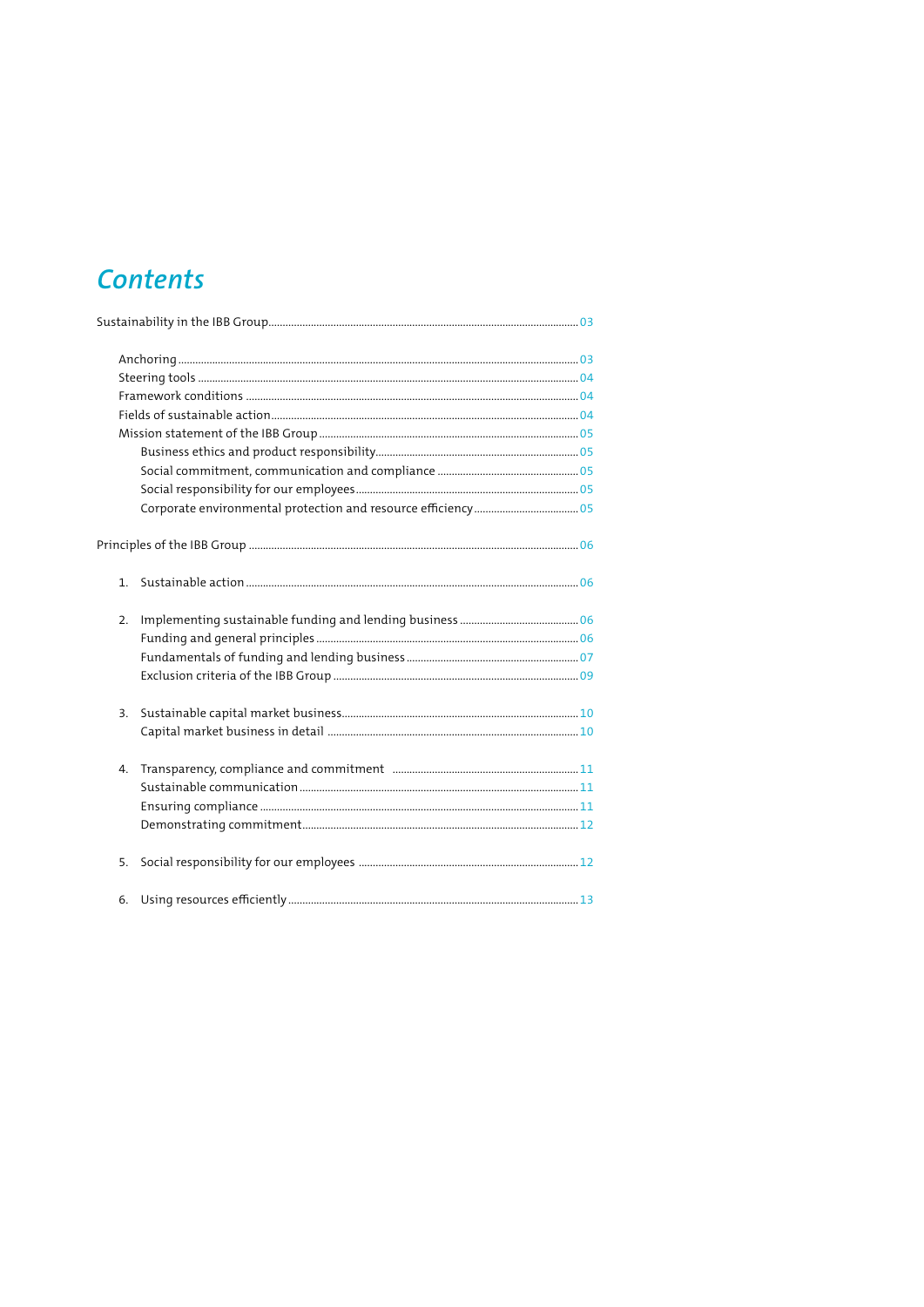# <span id="page-2-0"></span>*Sustainability in the IBB Group*

IBB Unternehmensverwaltung (IBB UV) has developed its first Sustainability Guidelines for the entire IBB Group which were approved on 5 January 2022 by IBB's Board of Management and IBB UV. These guidelines apply throughout the entire IBB Group.

# *Anchoring*

Sustainability is a topic that is anchored at various levels. The foundation for this is the public mandate and the business model (IBB Owner's Act ["IBB Trägergesetz"\)](https://www.ibb.de/media/dokumente/investor-relations/rechtliche-grundlagen/ibb-gesetz.pdf), where sustainability identified as a central component of business activity right from the start. Sustainability is implemented throughout the IBB Group by a sustainability management system that is centrally organised by Investitionsbank Berlin (IBB). IBB continues to deliver the most important input for all sustainability efforts, even though IBB UV is the responsible body.

The Board of IBB UV is responsible for sustainability. A Sustainability Officer has been appointed by the Board to lead the implementation of systematic sustainability management across the entire Group in cooperation with the specialist departments. This function is part of IBB's Strategy and Products unit and reports directly to the Chairman of the Board.

The Sustainability Officer is supported by the Sustainability Working Group, in which various departments are represented. The Sustainability Officer chairs the working group, which is firmly anchored in IBB's governance framework. In addition to the overall topics relevant to sustainability, responsibility for the specific, operational aspects of sustainability generally lies with the individual organisational units of the IBB Group. The Sustainability Officer thus acts as a central body within the Group, ensuring that the necessary framework conditions and rules are in place and accompanying the latest market developments in the sense of a coordination function that reaches into the divisions.

The sustainability strategy sets out key sustainability goals for a five-year period and is coordinated with the other strategies in the IBB Group in a structured strategy process. The IBB Group's business strategy is updated annually and can therefore also take into account current developments. Furthermore, this strategy is approved by the Administrative Board, i.e., the supervisory body of IBB-Unternehmensverwaltung. The IBB Group's goals are disclosed as part of its annual [Sustainability Reporting](https://www.ibb.de/media/dokumente/ueber-die-ibb/nachhaltigkeit/ibb-nachhaltigkeitsbericht-2020.pdf) (see Sustainable communication) and linked to relevant measures in order to drive the issue forward and measure goals. The Sustainability Report shows the progress and impact of our activities.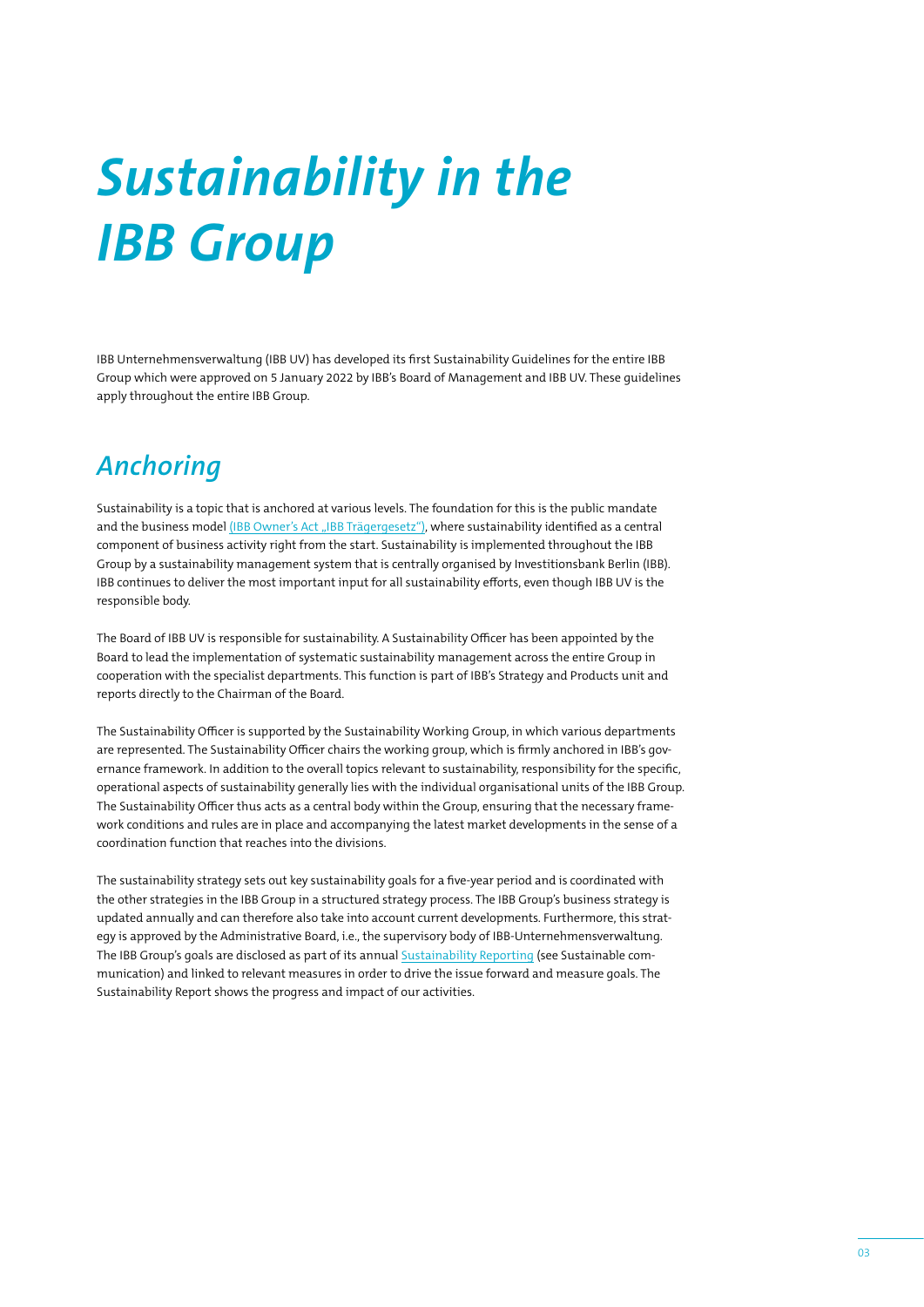# <span id="page-3-0"></span>*Steering tools*

For the purpose of internal planning, management and control of the sustainability goals, various performance indicators according to GRI (Global Reporting Initiative) are collected by the relevant departments for each field of sustainable action and reported to the Sustainability Officer.

In addition, key performance indicators are collected for each of the business activities and regularly reported in the Management Information System (MIS) in order to monitor the achievement of the goals laid down in the business strategy.

The IBB Group has also adopted the UN Sustainable Development Goals (SDGs) and has worked out how our financing and work can make a sustainable contribution to the further development of our environment. Furthermore, the IBB Group intends to follow the UN Global Compact principles in its strategy and all of its activities.

Based on the information and key figures above, the Sustainability Officer prepares deviation analyses in cooperation with the Sustainability Working Group. The results are critically reviewed by the Working Group and needs for change are identified.

## *Framework conditions*

Building on the anchoring and steering instruments, this Sustainability Guideline provides the framework for our sustainability efforts. The Guideline is divided into three main sections:

- 1. Fields of sustainable action (key topics from the stakeholder dialogue)
- 2. Mission statement (expectations for sustainability in the fields of action)
- 3. Principles (implementation of sustainability in the fields of action)

# *Fields of sustainable action*

Sustainable approaches are promoted in all fields of action. The four fields of sustainable action are:

- 1. Business ethics and product responsibility
- 2. Social commitment, communication and compliance
- 3. Social responsibility for our employees
- 4. Corporate environmental protection and resource efficiency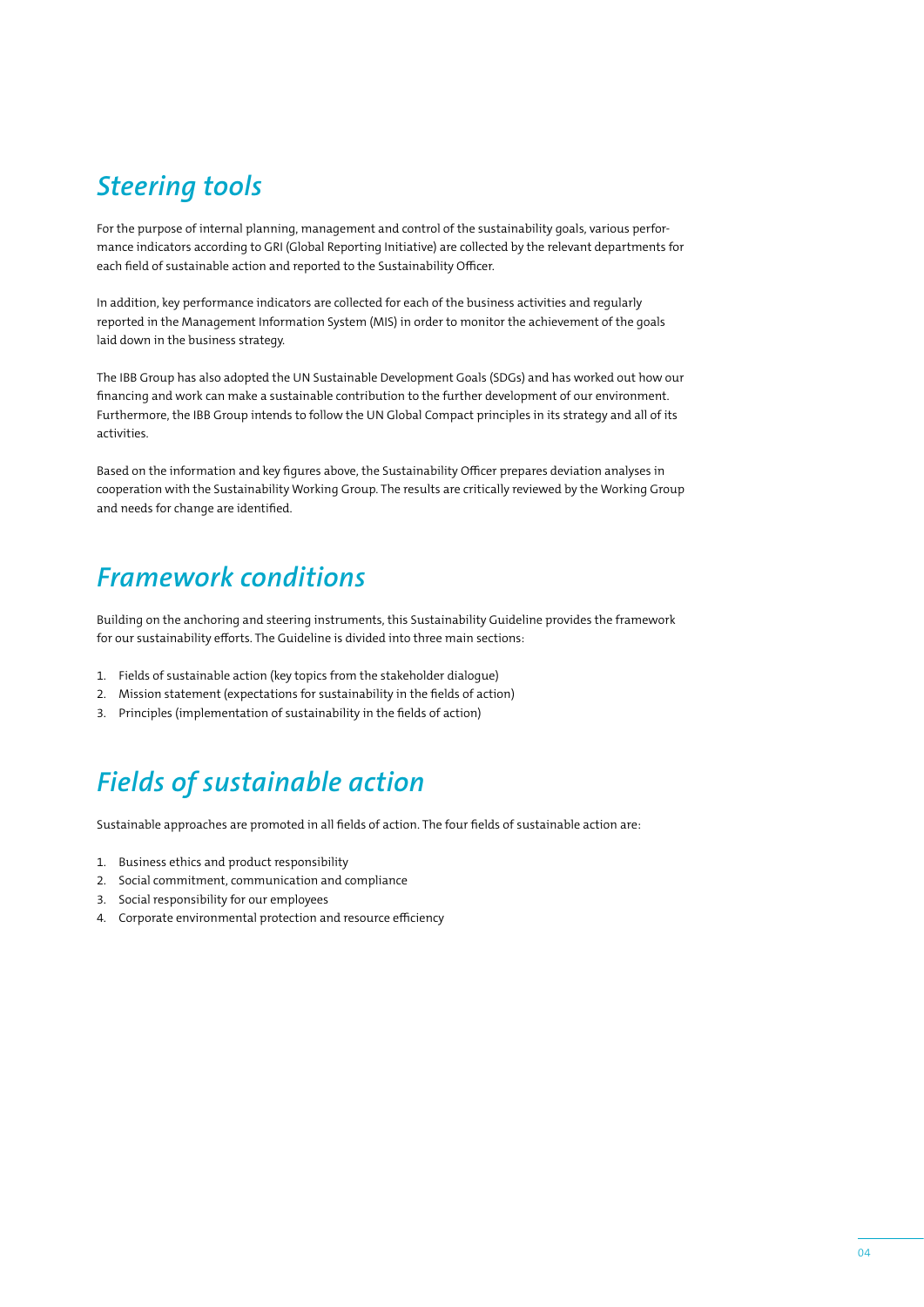# <span id="page-4-0"></span>*Mission statement of the IBB Group*

### *Business ethics and product responsibility*

- 1. We support Berlin's economic development with our funding programmes. Our overarching goal is to support the economy by creating and securing jobs and to promote sufficient affordable housing for Berlin's growing population.
- 2. We are helping to ensure that Berlin's economic and population growth does not come at the expense of the environment and climate. The aim is to support Berlin's climate protection goals by increasing energy efficiency in Berlin's building sector.
- 3. With our funding, we provide an incentive to implement sustainable, resource saving investments in Berlin.
- 4. One focus of our business development activities is the sustainable development of Berlin as a centre for business. We achieve this by supporting small and medium-sized enterprises (SMEs) during their start-up phase, to finance innovation, and during the further course of their business.
- 5. When it comes to allocating funding, we consider economic, ecological and social criteria as well as client groups and projects that have limited access to funding due to credit rating, risk and return assessments.

### *Social commitment, communication and compliance*

- 1. We fulfil our social responsibility by supporting social and cultural projects.
- 2. We support competitions for innovative projects and initiatives for a sustainable Berlin.
- 3. We provide the public with transparent and up-to-date information about our business development activities and about aspects of sustainability.
- 4. We have developed our own code of conduct that stands for the Group's integrity, impeccable reputation and good governance. We comply with laws and fight corruption and bribery.

### *Social responsibility for our employees*

- 1. We promote the performance orientation of our employees and are committed to our social responsibility.
- 2. Highly qualified and motivated employees are at the core of our 'Working for Berlin' vision.
- 3. We create transparency for essential aspects of our remuneration policy.
- 4. We help our employees to achieve a good work-life balance.
- 5. We promote equal opportunities and diversity among our staff.
- 6. Occupational health and safety and the health of our employees are very important to us.

### *Corporate environmental protection and resource efficiency*

- 1. We treat natural resources carefully and responsibly. Sustainable action is firmly embedded in the processes at all levels of our banking operations.
- 2. We persistently work to improve our contribution to climate protection.
- 3. We use internal and external input and are in close dialogue with our stakeholders.
- 4. Sustainability is an important factor for us when procuring services or products even beyond the requirements of the Berlin Tendering and Award Act (Berliner Ausschreibungs- und Vergabegesetz).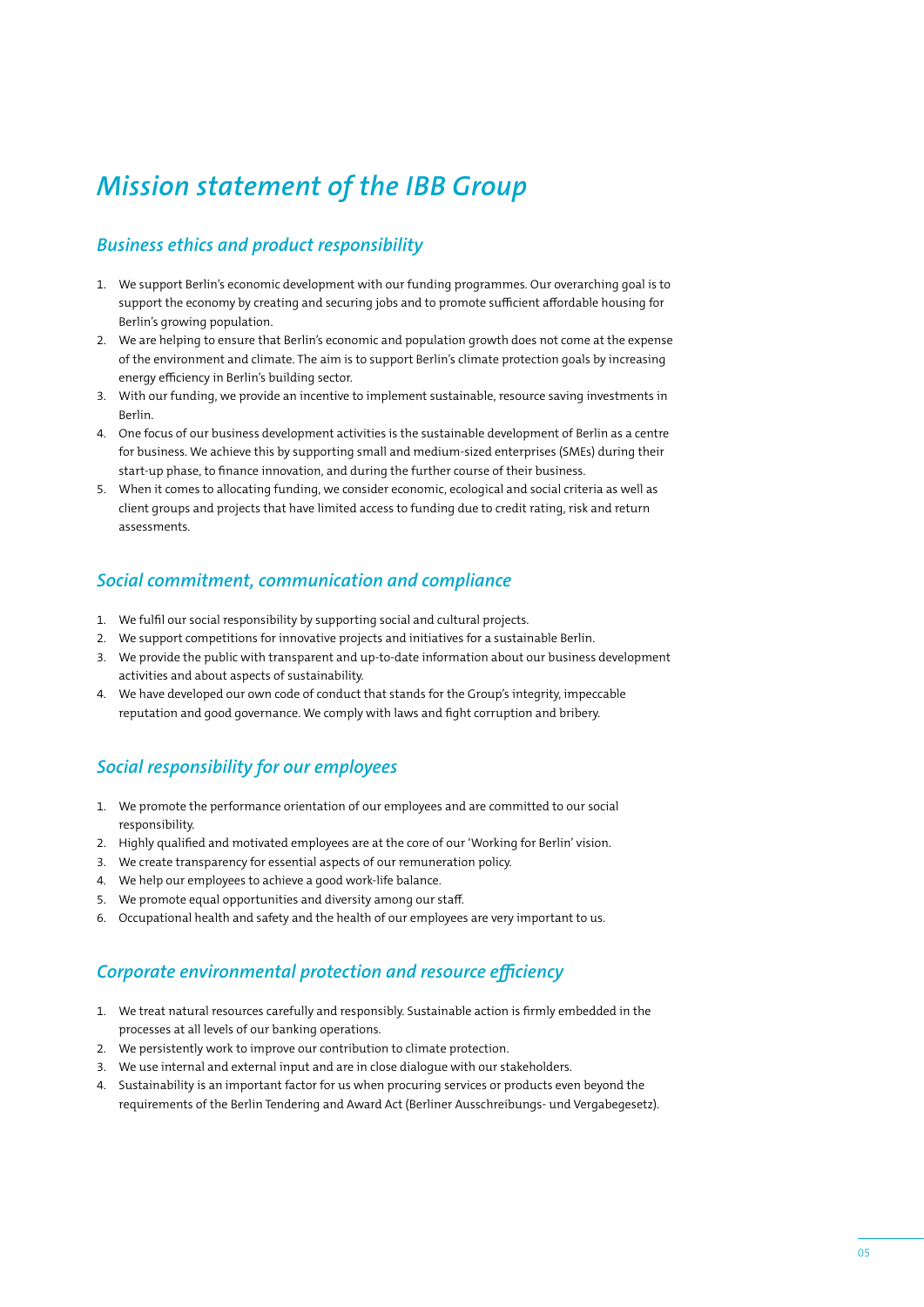# <span id="page-5-0"></span>*Principles of the IBB Group*

# *1. Sustainable action*

We are convinced that a responsible approach to sustainability means taking into account not just the economic dimension but also sustainable perspectives. The addition of ESG stands for:

- Environment
- Social
- Governance.

We take these sustainability dimensions into account in our funding and lending activities in order to achieve improvements in economic, ecological and social economic structures through support programmes (for instance, social housing).

These dimensions are integrated into our strategic business policy decisions, into how we design promotional products right through to how we implement specific financing and our activities on the capital market.

The focus is on integrating sustainability-relevant topics into tasks, products, rules and processes in the respective areas.

Through regular reporting, we aim to create transparency and enable comparability, seek dialogue with our stakeholders, document important results and drive sustainable development.

# *2. Implementing sustainable funding and lending business*

### *Funding and general principles*

Our funding programmes help to promote the economically sustainable development of our city with targeted and flexible funding offers:

- Our funding is based on revolving financial instruments, loans, mezzanine financing, investments, guarantees and grants as well as consultancy services.
- This funding is designed in an innovative, competent and responsible way to ensure non-discriminatory access to funding for all potential recipients. In this way, we can focus on the essential aspect of funding while adhering to the funding policies and guidelines of the federal state.

• All our funding programmes must be commissioned by the Federal State of Berlin in order to be imple-

 $-$  mented. This process ensures the close involvement of our owner and allows us to accommodate a wide range of development goals.

It ultimately means that our funding programmes support projects that drive economic development and improve the environmental and social conditions in the city in line with the principles of sustainability.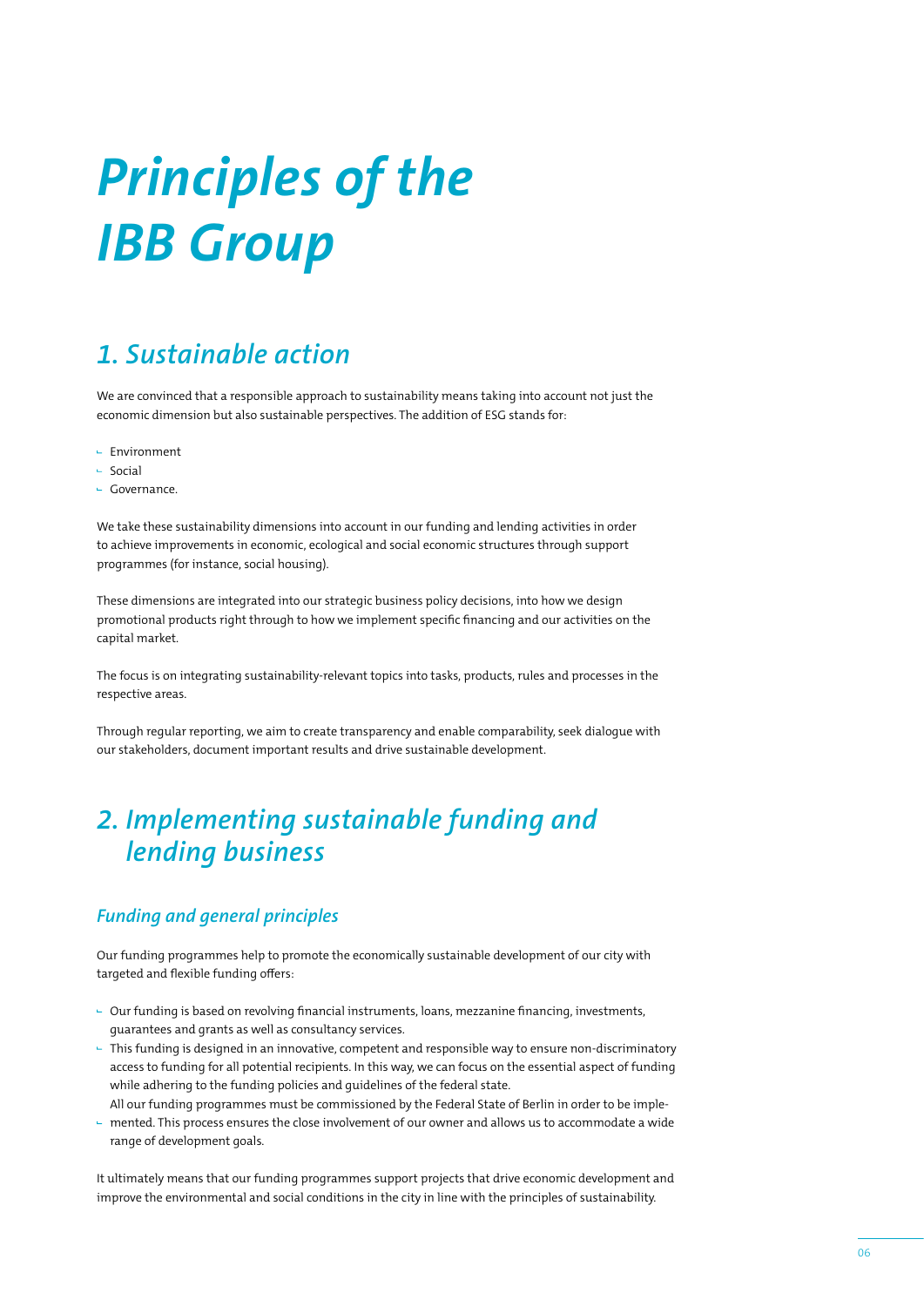### <span id="page-6-0"></span>*Fundamentals of funding and lending business*

Funding business is essentially divided into three areas: Housing and real estate promotion, business development and labour market promotion. Within the framework of the funding programmes, different focal points of sustainability are addressed in these business areas.

Labour market promotion in the form of grants focuses on priorities in labour market policy (i. e., securing skilled labour, education and social inclusion).

Within the scope of real estate promotion and business development, both grants and loans are awarded. We have also included the distinction between the grant and loan business in our sustainability principles in order to be able to flesh them out in more detail. In order to comply with the sustainability principles in lending business, we also distinguish between funding with the customer access mechanism (Hausbankverfahren) and direct business.

#### Grant-funding

When it comes to awarding grants, the IBB Group acts as a business agent for the Federal State of Berlin. The criteria according to which projects can be supported are specified by the Federal State of Berlin. The grant programmes are designed with sustainability in mind, for instance, to promote the replacement of heating systems or to provide rent allowances. This means that social and environmental aspects are also included in overall grant funding, helping to ensure the city's sustainable development.

#### Lending business

IBB grants loans directly to final borrowers or via the customer access mechanism. Working in partnership with local customer banks, IBB helps to ensure that existing funding programmes can be accessed by as many interested parties as possible.

#### **Direct lending business**

IBB's sustainability principles can be directly controlled and monitored through direct contact with our end customers.

IBB itself assesses the extent to which funding recipients fulfil the sustainability aspects specified in the funding programme. In addition, the extent to which the respective applicants engage in business practices or are active in sectors of business that have been classified as controversial and excluded is checked at the time the transaction is concluded (see 'Exclusion criteria of the IBB Group').

#### **Customer access mechanism (Hausbankverfahren)**

In the case of the customer access mechanism, IBB has no direct contact with customers. Loans are granted indirectly to recipients via their own bank. The customer's bank then refinances itself with a corresponding loan from IBB. However, these funding programmes are also tied to a defined funding purpose and also take sustainability aspects into account (such as innovation or SME funding).

#### Integration of ESG criteria

Over the course of 2022, ESG risks will also be assessed in the funding and lending process. In this context, applicants are screened for excluded, controversial business practices.

Existing or specifically requested information from applicants is used to check whether projects or business partners comply with the principles of these Sustainability Guidelines with regard to ESG aspects.

In addition, ESG-critical exposures are reviewed via the sustainability competence centre and assessed in greater depth with regard to ESG risks. Based on the existing decision-making rules, which are based on the volume of financing and credit rating, this sustainability vote may require a higher decision-making level even up to the point of escalating the decision to Management Board level.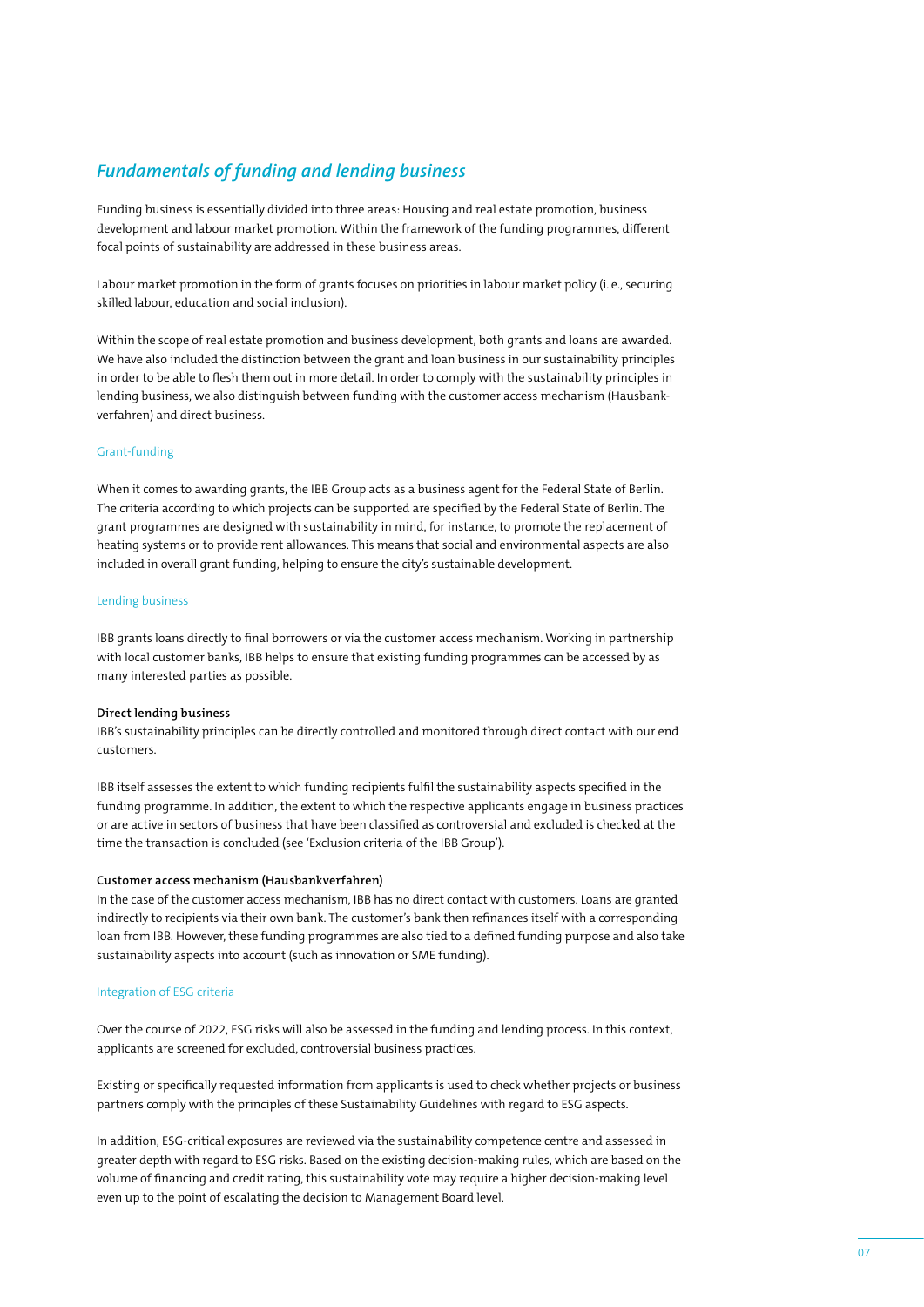The exclusion criteria set out in these Sustainability Guidelines are specified in more detail in the individual fact sheets for the respective funding programmes.

Business development is already geared towards a long-term, sustainable approach through its product terms and conditions. The IBB Group aligns key economic development goals with EU structural funds. The resultant funding products are compatible with the sustainability-oriented goals of the Europe 2030 Strategy and the subsequent EU programming periods.

 This leads to specifications and rules, compliance with which is also monitored by independent bodies. Corporate financing is designed to increase innovative capacity and productivity, especially of SMEs.

The focus here is on companies operating in the clusters of the joint innovation strategy of the federal states of Berlin and Brandenburg. The IBB Group therefore offers special funding programmes to foster the transfer between academia and research in the clusters and the development and implementation of innovations by companies.

As part of efforts to promote housing and real estate, support is available to owners of residential properties taking on energy-efficient building refurbishment, energy-efficient new construction, age-appropriate, barrier-reducing conversion and in the context of new social housing construction. Modernisation and refurbishment programmes help to sustainably reduce carbon emissions in existing buildings.

Funding programmes that focus on new social housing serve to secure housing for households with low and medium incomes and contribute to the construction of new residential buildings under futureoriented efficiency standards. This is all part of efforts to achieve climate neutrality in the building stock.

Thus, housing promotion is already geared towards a sustainable approach through the product terms and conditions.

The funding aspects include social criteria, such as income limits for tenants. The promotion of new construction is also helping directly to build sustainable cities, which in turn leads to positive effects for both environmental and social criteria. By defining criteria for funding, binding requirements are laid down in consultation with relevant stakeholders, thus ruling out controversial business practices for IBB. The eligibility requirements are set by the Federal State of Berlin and are laid down in a corresponding procedure.

As outlined, controversies are comprehensively addressed from an ESG perspective for the entire field of housing promotion, because this funding is carried out with close stakeholder involvement. This means that controversial aspects, such as the financing of fossil fuel power plants, are often excluded from the outset.

Interaction between funding policy requirements and the implementation of sustainable funding can, under certain circumstances, lead to a conflict of goals in terms of the sustainability principles listed. However, by anchoring sustainability with the entire Board of Management, individual funding transactions can be weighed up against each other and viewed from all aspects.

A special need for funding for certain recipients due to economic dimensions, such as specific location effects in Berlin in in principle conceivable. Even if critical aspects exist in terms of other sustainability criteria, this does not necessarily lead to exclusion in individual cases. Critical aspects are reduced within the framework of funding through active monitoring. IBB will make its own decisions for or against funding with a view to ESG aspects and document these decisions.

#### Application to new business

IBB wishes to continue to be seen as a long-term and reliable financing partner. Therefore, the Sustainability Guidelines will be applied to new business as soon as they have been adopted by the Management Board.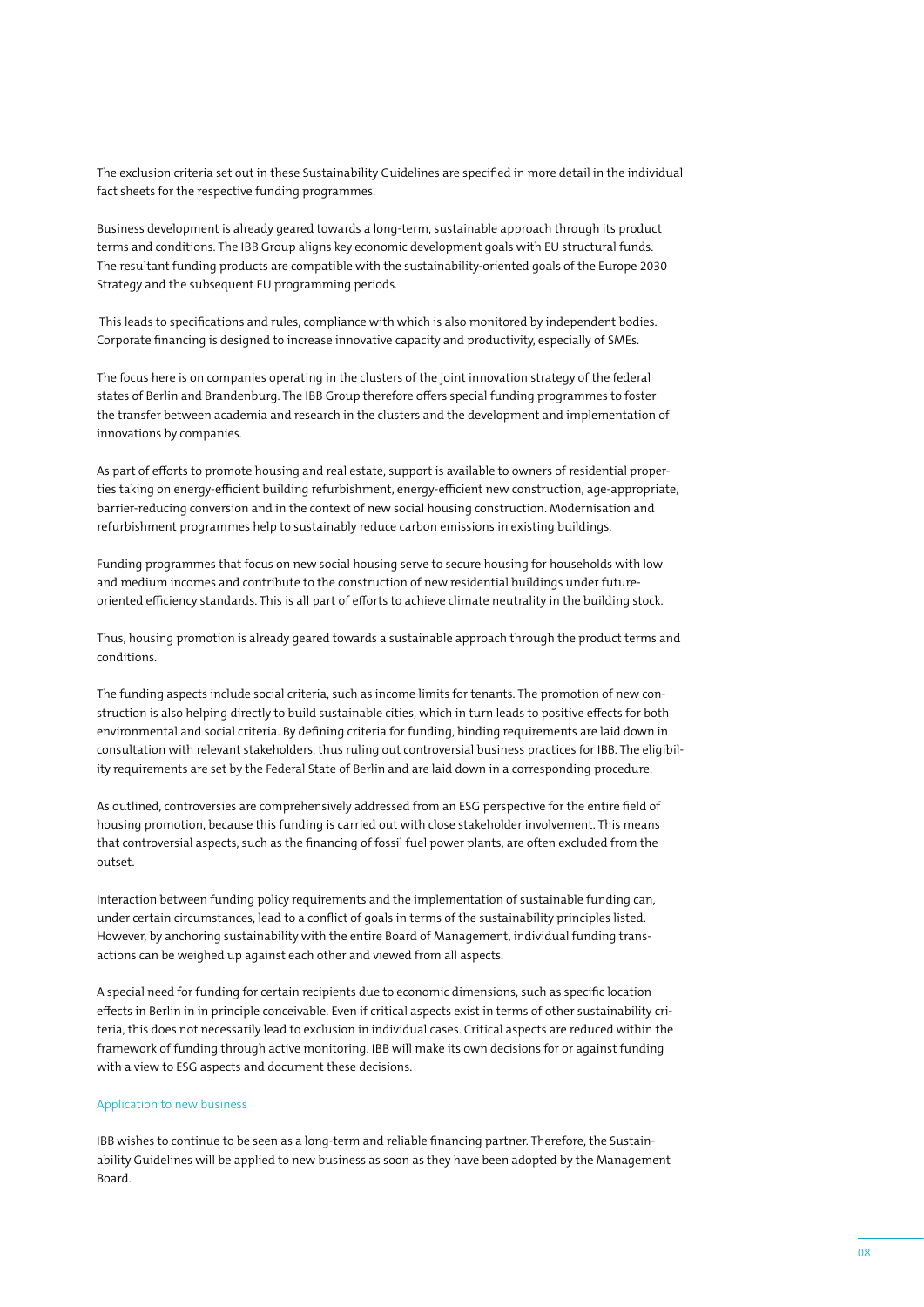### <span id="page-8-0"></span>*Exclusion criteria of the IBB Group*

The business practices listed below are not in line with the values of the IBB Group and are detrimental to the transformation into a sustainable society. From our perspective, these business practices are controversial for various reasons and are therefore excluded from support provided through our lending and investment business as soon as a significant share of turnover, i.e., more than ten percent of total turnover, of all business areas is reached at borrower level:

#### Armament and weapons industry

The IBB Group does not provide funding to companies involved in the manufacture, trade, transport, repair or storage of prohibited or controversial weapons or major components thereof. This refers to cluster bombs, nuclear, biological or chemical weapons (ABC weapons), anti-personnel mines, radioactive munitions and enriched uranium, weapons of mass destruction and [sother weapons banned by international law.](https://www.auswaertiges-amt.de/de/aussenpolitik/themen/abruestung-ruestungskontrolle/uebersicht-konvalles-node/vn-waffenuebereinkommen-ccw-node?openAccordionId=item-204800-0-panel)

However, this business practice is extremely complex, so that, due to a lack of transparency, it is often difficult to understand whether certain business areas are related to this. Given the aforementioned interdependencies, it is not always possible to reliably distinguish between controversial weapons and conventional types of weapons, which serve to defend state sovereignty and internal security or support goals, such as peace missions.

#### Power generation from fossil fuels

The public mandate requires that IBB actively contribute to achieving the climate protection goals of the Federal State of Berlin and thus implicitly support the goals of the Federal Republic of Germany. Against this background, it makes sense to actively accompany the energy transition and to contribute towards the reduction of relevant climate-damaging emissions. The goal of a climate-neutral society is a long-term development process. That's why we will ensure that borrowers can continue to be monitored in a constructive manner. With a view to the long-term positive continuation of the company, it is both appropriate and sustainable to fund the dismantling of fossil power generation plants. This opens up opportunities to reduce the proportion of borrowers in the field of fossil fuel and to finance measures that are beneficial to climate. Provided that the transformation to a more sustainable society is being supported, it is possible to support borrowers in the field of fossil fuels. In contrast to the individual case decisions for transition financing described above, financing is generally excluded in the following cases:

- **Nuclear power plants:** No financing is available for nuclear power plants or uranium mines. This also includes the production of or trade in radioactive material. This does not apply to the procurement of medical devices, quality control equipment or other uses for which the radioactive source is insignificant and/or adequately shielded.
- **Coal-fired power plants:** No financing is available for coal-fired power plants or the prospecting, exploration and mining of coal as well as related essential infrastructure.
- **Oil and gas:** No financing is available for projects that involve the prospecting, exploration and extraction of oil from oil shale, tar sands or oil sands. Furthermore, no financing is available for projects that involve the prospecting, exploration and extraction of gas.

#### Alcohol

No financing is available for projects involving the production or trade of products or activities involving distilled alcohol for personal consumption.

#### Tobacco

No financing is available for projects involving the production of tobacco.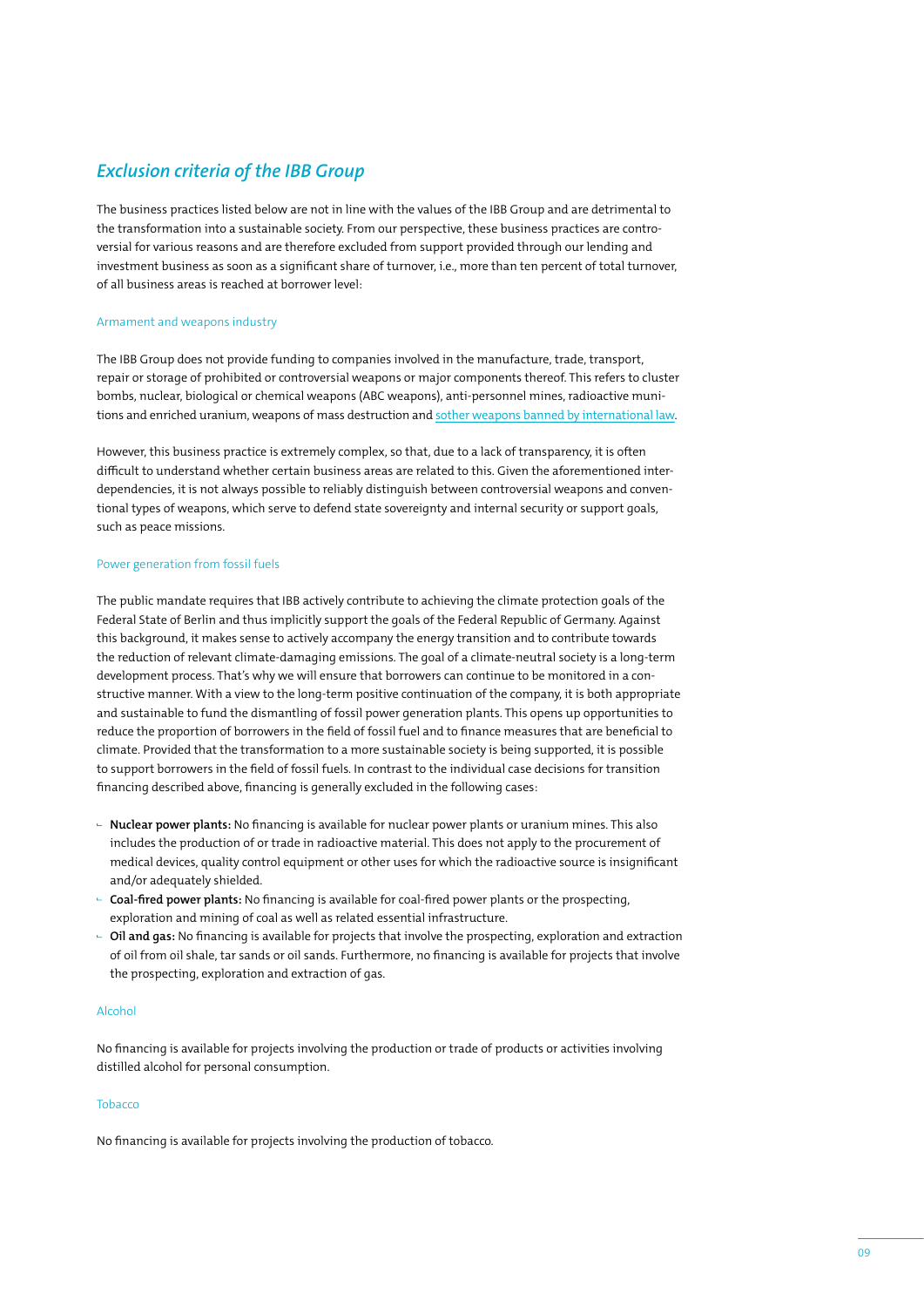#### <span id="page-9-0"></span>Wildlife

No financing is available for projects whose purpose is to trade in wildlife or wildlife products that violate the provisions of CITES ([Convention on International Trade in Endangered Species of Wild Fauna and Flora\)](https://cites.org/eng).

#### Pornography and prostitution

No financing is available for projects that involve the operation of brothels or similar prostitution businesses or the production of pornographic content.

#### Gambling

No financing is available for projects that have gambling as their main business purpose. This also includes controversial forms of gambling, such as the operation of (online) casinos, the production of devices or other equipment for casinos or betting offices or companies that generate revenue through online betting.

## *3. Sustainable capital market business*

IBB supports the development of an ecological mindset by integrating this into its refinancing and investment activities. This helps to further develop the market and promote sustainable activities.

Current social discourse, such as new EU regulations related to sustainable finance, is increasing demands on issuers and business partners with regard to compliance with standards, documentation of relevant data, achievement of a positive ESG rating and investments in ESG bonds and their issuance.

In this dynamic environment, we aim to take sustainability criteria into account on the investment side and in our selection of business partners, and to document sustainability for our liabilities. We see this as a process.

### *Capital market business in detail*

In order to support the development towards a sustainable finance location, IBB has decided to create its own ESG sub-portfolio as part of its liquidity investments. The portfolio currently comprises green, social and sustainability bonds. For bonds to be allocated to the ESG portfolio, a combination of criteria must be fulfilled by the specific bond, the issuer and partly also by the country of domicile. The criteria are reviewed and developed internally on an annual basis.

Treasury intends to include further sustainability criteria in the selection of investment decisions in order to foster sustainable further development of the financial markets, both in the evaluation of dedicated and for non-dedicated ESG investments.

On the liabilities side, when a consortium is formed to issue benchmark bonds, the sustainability ratings of the partners which are publicly available are used as a selection criterion.

In addition, irregularities are actively discussed with our business partners in order to emphasise the importance of the issue. This topic is also addressed in investor meetings.

IBB uses special refinancing opportunities for specific sustainable lending business. Especially when it comes to climate-efficient new buildings and energy-efficient refurbishment, IBB refinances itself through separate KfW programmes and passes on the refinancing advantages to its customers. IBB thus potentially contributes to the issuance of KfW's Green Bonds.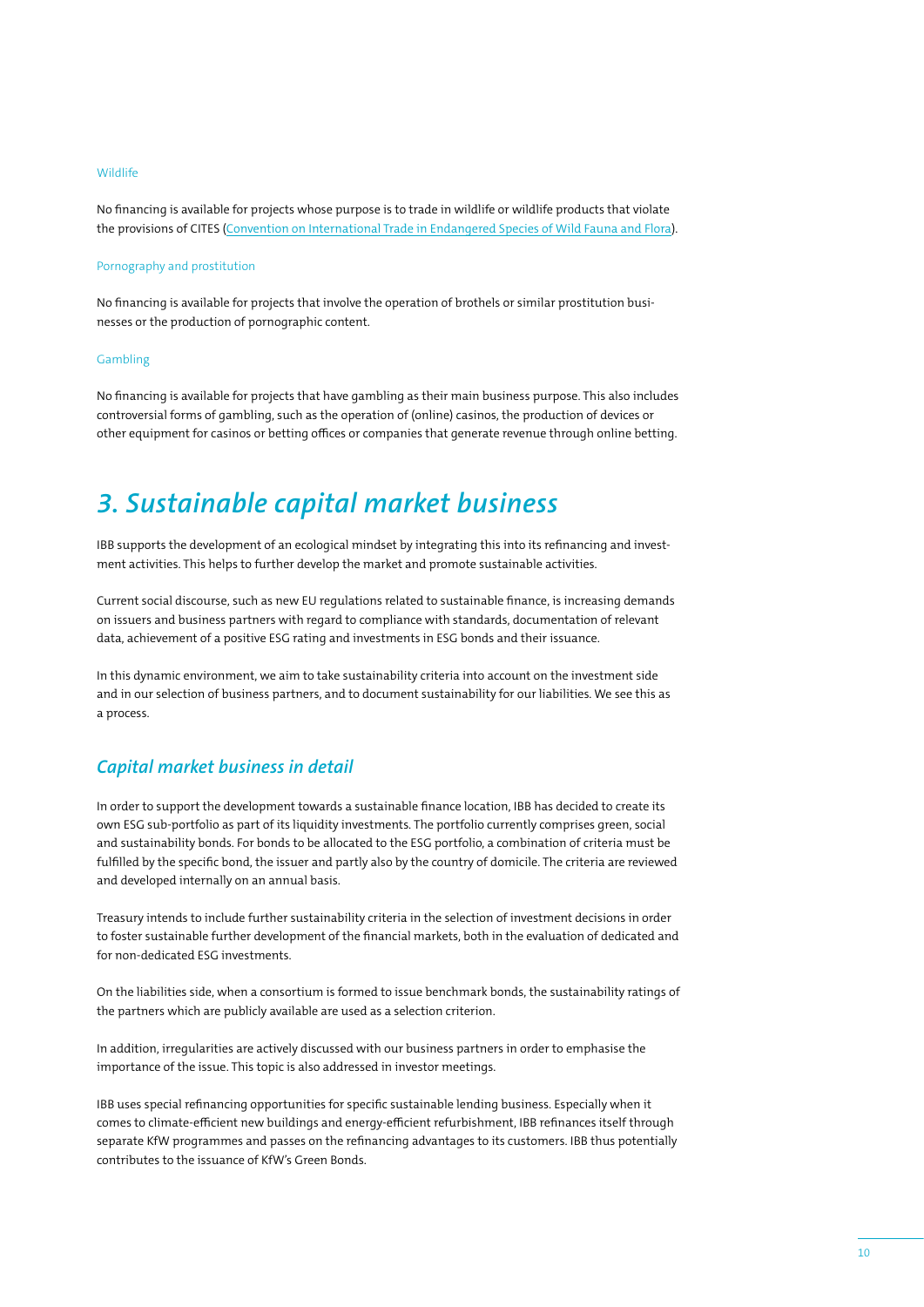<span id="page-10-0"></span>In order to further promote the development of specifically sustainable refinancing in Berlin, sustainable bonds, for instance, in the form of social bonds, are also to be issued in the future. Social bonds are used, for instance, to support projects that promote the sustainable development of the city of Berlin and ensure that access to affordable housing is maintained. In this way, IBB can also contribute to the UN's sustainable development goals.

### *4. Transparency, compliance and commitment*

### *Sustainable communication*

The most important instrument of our sustainability communication is the annual [Sustainability Report of](https://www.ibb.de/de/ueber-uns/nachhaltigkeit/nachhaltigkeit.html)  [the IBB Group](https://www.ibb.de/de/ueber-uns/nachhaltigkeit/nachhaltigkeit.html) which informs our stakeholders regularly about developments. Our stakeholders have been defined as part of the strategy process. Stakeholders are, for instance, customers and cooperation partners, politicians, business associations and employees. IBB holds regular and structured dialogue every two years. The results obtained in the survey provide information about the most important expectations and serve as orientation for our strategic direction.

Legal requirements also lead to additional information requirements. In addition to the Sustainability Report, the IBB Group prepares a management report (annually), a non-financial report in accordance with the CSR Directive Implementation Act (reviewed annually by an independent auditing firm) and every two years a declaration of conformity with the German Sustainability Code (DNK, Deutscher Nachhaltigkeitskodex).

An additional sustainability programme is published to coincide with the Sustainability Report. The programme contains targets and measures for each of the four fields of action in relation to sustainability. The sustainable direction and goals are agreed in advance with the relevant stakeholders, adopted by the Management Board and their implementation is monitored by the Sustainability Officer. The Sustainability Balanced Scorecard is published in addition to this. The performance indicators are published in accordance with the GRI standard. Subsequently, development and target achievement can be compared with each other over several years on the basis of the programme and the key performance indicators.

### *Ensuring compliance*

Compliance is also a central element of sustainability because standardised rules provide a sound framework for employees.

Guideline-compliant conduct is incorporated and taken into account in all phases of entrepreneurial activity. One basis for this is the [Berlin Corporate Governance Code](https://www.berlin.de/sen/finanzen/vermoegen/downloads/artikel.7236.php), which is applied by the Administrative Board and the Management Board of the IBB Group.

In addition, rules for business processes have been set up with regard to compliance (minimum requirements for risk management (MaRisk, Mindestanforderungen an das Risikomanagement), German Securities Trading Act (WpHG, Gesetz über den Wertpapierhandel), information security, prevention of money laundering/prevention of terrorist financing and the prevention of other criminal acts as well as compliance with sanctions and embargo provisions and data protection. These rules are an integral part of our usual business processes. Permanent representatives have been appointed for these rules and can be contacted by staff if they have questions or need guidance.

This is an important part of our efforts to prevent corruption, bribery, financing of terrorism, money laundering and other criminal acts and to ensure data protection.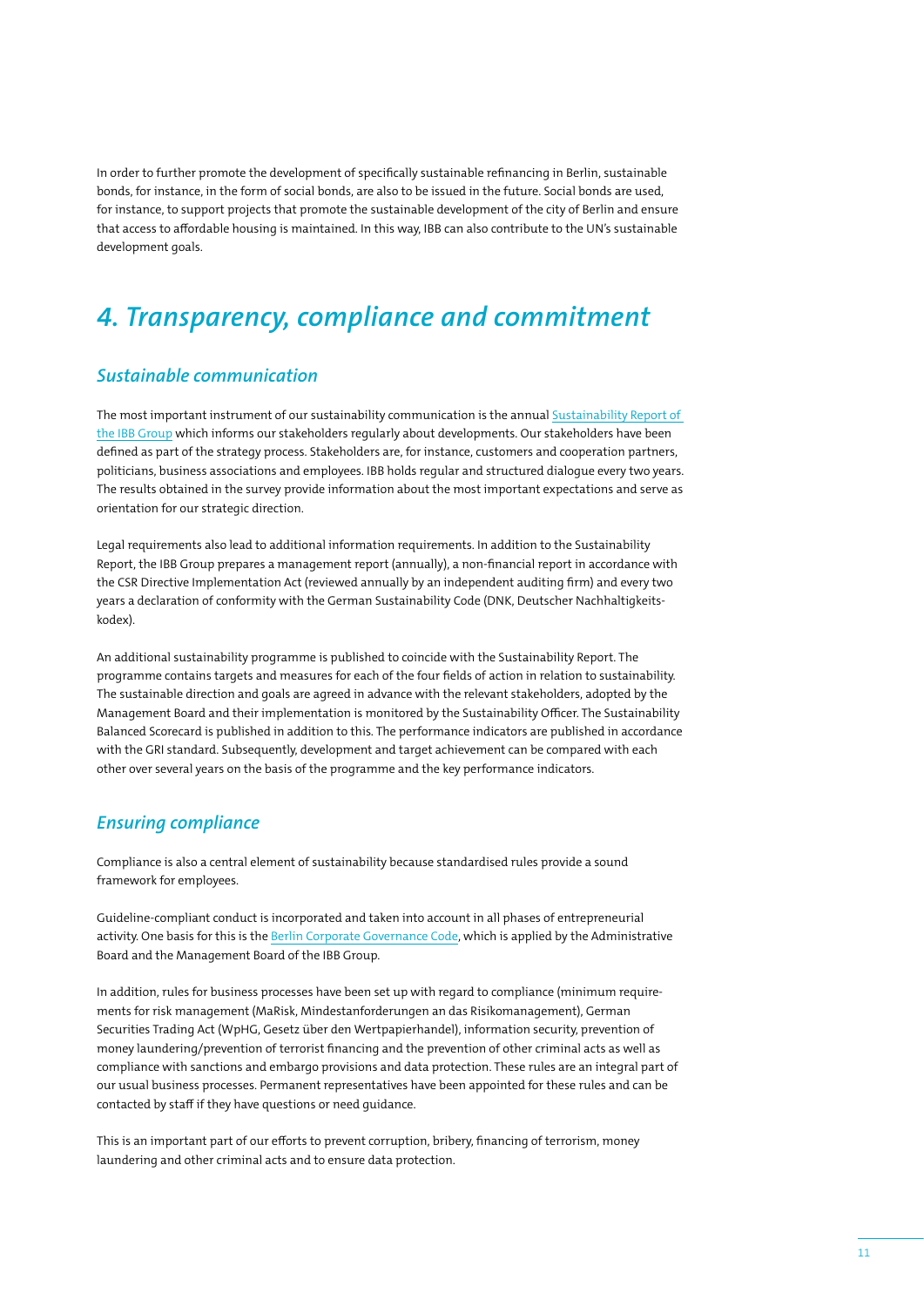### <span id="page-11-0"></span>*Demonstrating commitment*

We are committed to people who have to overcome particularly difficult hurdles in order to participate in social life in Berlin. These include children from socially disadvantaged families and the elderly. IBB has established an internal decision-making process for selecting commitments so that decisions can be made in a comprehensible and transparent manner. Requests for donations and sponsorships are received centrally by the Corporate Communications staff and evaluated according to defined criteria. For example, commitments must correspond to the social or cultural objectives or fit in with the bank's range of tasks. Furthermore, only those projects are supported that stand up to an economic cost-to-benefit analysis and whose overall financing is secured.

Furthermore, the IBB Group does not make any donations to political parties or payments or benefits in kind to politicians. Memberships are only maintained if they are closely related to the tasks or business areas of the IBB Group, such as membership in the Association of German Public Banks (VÖB, Bundesverband Öffentlicher Banken Deutschlands). IBB is also a member of the Association for Environmental Management and Sustainability in Financial Institutions (VfU, Verein für Umweltmanagement und Nachhaltigkeit in Finanzinstituten), the largest network of sustainability-oriented financial service providers from Germany, Austria, Switzerland and Liechtenstein.

# *5. Social responsibility for our employees*

The IBB Group respects international standards such as human rights and the UN Convention on the Rights of the Child. Forced labour is also categorically rejected. This is just as self-evident as compliance with European and national laws on labour standards. What's more, the freedom of association of all employees is encouraged and active participation in the legal co-determination options ensured. The Personnel Committee, the Youth and Trainee Representation, the Women's and the Severely Disabled Representation of IBB represent the interests of the bank's staff. Their rights and duties are laid down in the Berlin Employee Representation Act, Berlin's State Equal Rights Act and the Social Code.

The different perspectives of employees are valued, because they are a guarantee for the bank's success. That is why we promote a diverse employee structure, creating a framework that gives fair consideration to the differences among employees. A fair approach to the company's own staff means living a corporate culture that is based on cooperation, rooted in partnership and characterised by openness and appreciation. Living values creates a positive and thus productive working environment, which also has an impact on our stakeholders.

On the basis of the General Act on Equal Treatment (AGG, Allgemeinesgleichbehandlungsgesetz) and the Federal State Gender Equality Act (LGG, Landesgleichstellungsgesetz), we are already obliged by federal state law to consistently observe non-discrimination.

Health in the workplace is another key point of social responsibility and aims create a long-term, attractive working environment. Central points in health promotion are a health-conducive office environment, occupational health and safety, regular risk analyses with regard to mental stress and support in crises.

Human resources development is a core issue of social responsibility and the only way that women, men and diverse employees at all levels can be given equal professional opportunities. This also applies to training to give young people an adequate start to their working lives.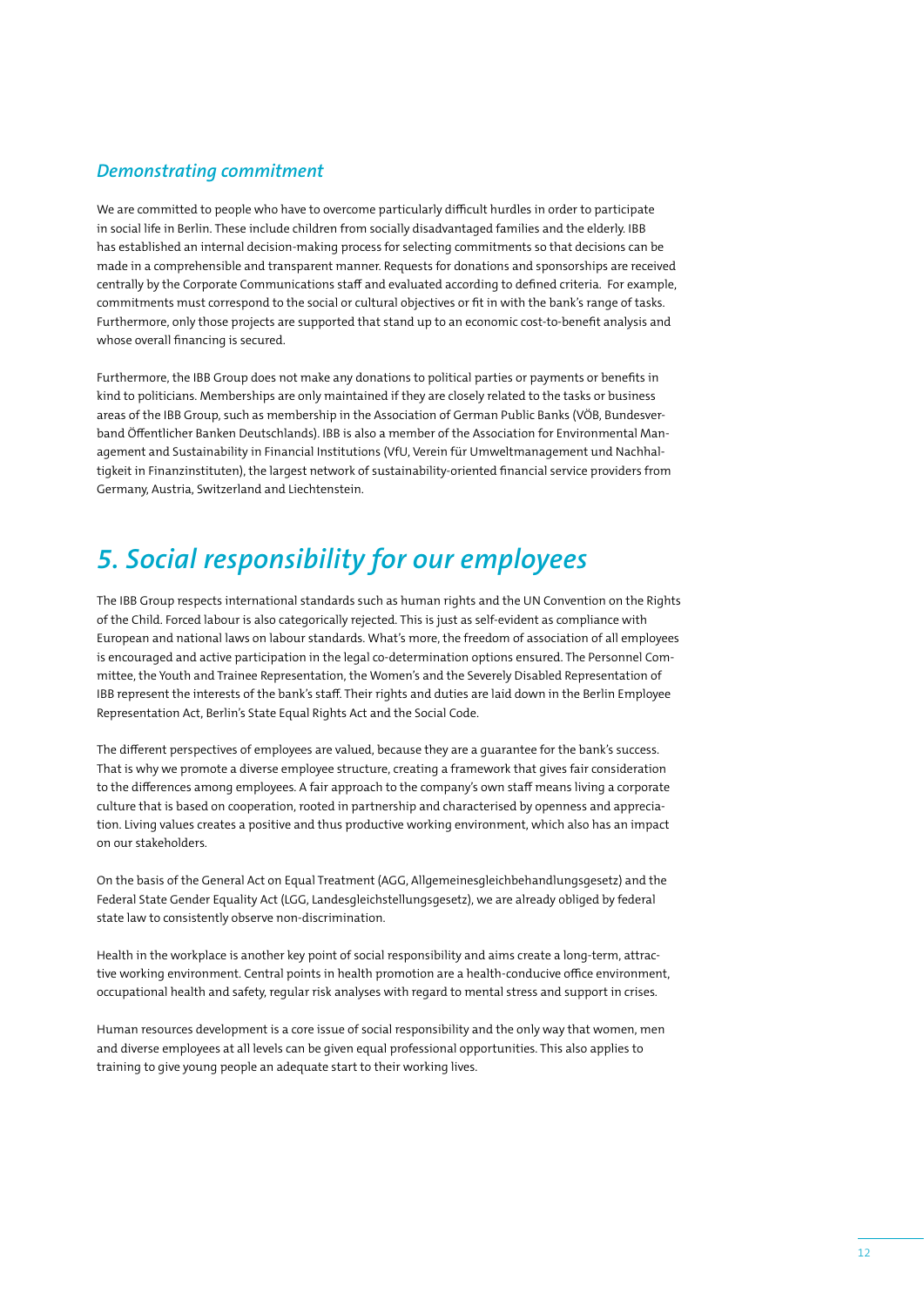# <span id="page-12-0"></span>*6. Using resources efficiently*

We are already committed to sustainability in procurement and will continue applying sustainability as part of our business operations. When procuring goods and services, IBB is subject to the requirements of the Berlin Tender and Public Procurement Act (BerlAVG, Berliner Ausschreibungs- und Vergabegesetz) and the Administrative Regulation on Procurement and the Environment (VwVBU, Verwaltungsvorschrift Beschaffung und Umwelt). Beyond the EU threshold, we take into account EU public procurement law and consistently apply the above-mentioned regulations. Even beyond the legal requirements, we also check the inclusion of sustainability aspects in all relevant procurement processes, making these the basis selecting our service providers.

Aspects considered in procurement in addition to economic efficiency therefore include environmental protection, energy efficiency, the promotion of gender equality and other social aspects in line with the relevant legal regulations. The aim is to ensure uniform procurement standards throughout the IBB Group.

Besides procurement, the handling of natural resources is also part of the IBB Group's mission. For this reason, we use environmentally friendly or regenerative resources whenever and to the furthest extent possible. This core element relates particularly to paper, fuel, energy, water and climate-relevant emissions. For this purpose, consumption is recorded, analysed and, if necessary, measures are identified. The remaining climate-relevant emissions are neutralised.

We achieve this by working together with ClimatePartner, which has made our business operations climate-neutral since 2020.

Optimising banking operations extends to all business processes. The bank's own new building and conversion measures are reviewed according to the latest technical standards and sustainable materials are additionally used. Resource-saving bank operations are assigned to a central department dedicated to these topics. This central department is also responsible for continuously raising and improving awareness for these topics among staff.

Last revised: December 2021